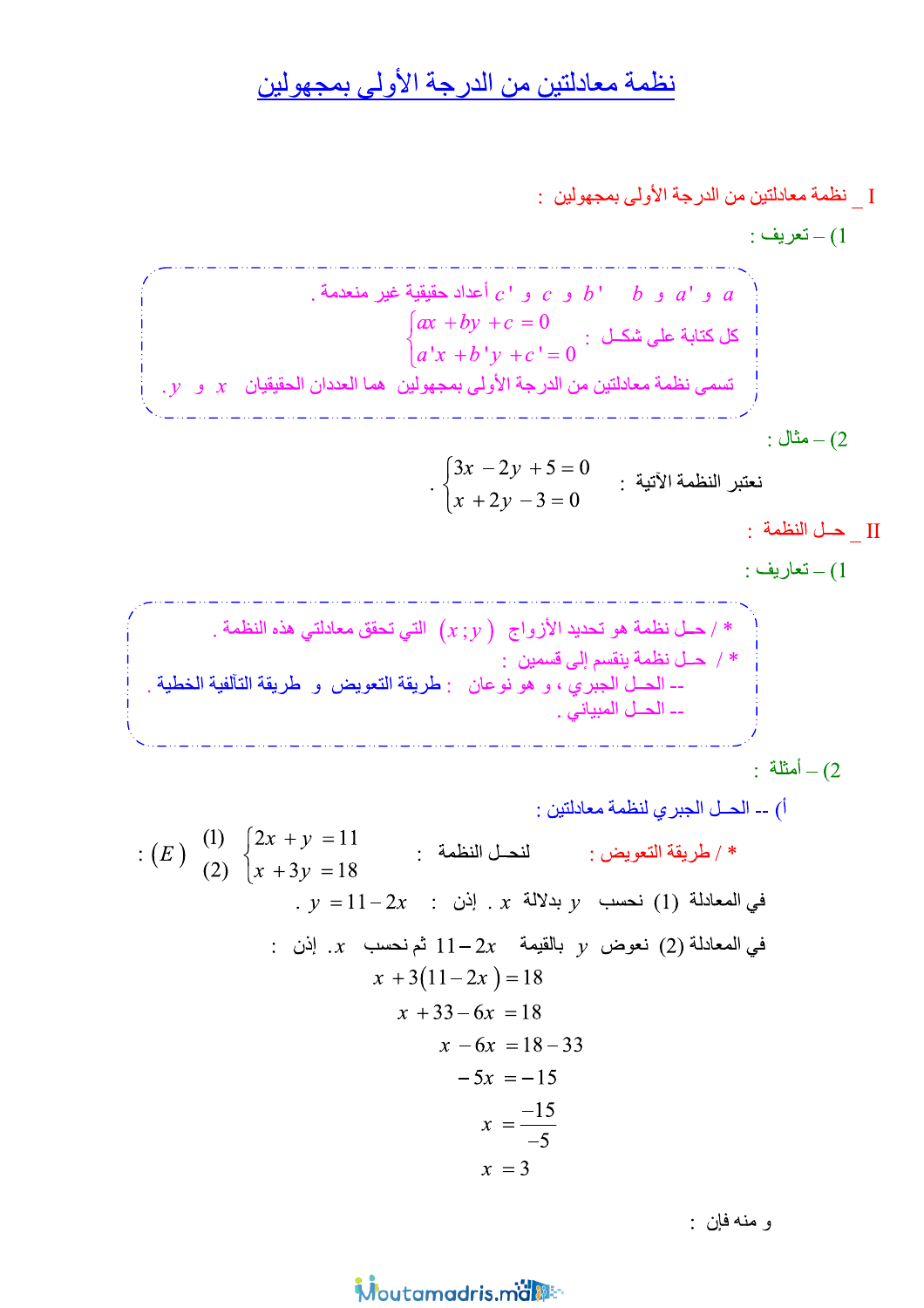| $y = 11 - 2 \times 3$  |                 |
|------------------------|-----------------|
| $y = 11 - 6$           |                 |
| $y = 5$                |                 |
| $(E)$ $\int \sec(3.5)$ |                 |
| $(3.5)$                |                 |
| $(3.5)$                |                 |
| $(3.5)$                |                 |
| $(4.5)$                |                 |
| $(4.5)$                |                 |
| $(4.5)$                |                 |
| $(2)$                  | $(2x + 3y) = 5$ |
| $(3.5)$                |                 |
| $(4.5)$                |                 |
| $(4.5)$                |                 |
| $(4.5)$                |                 |
| $(4.5)$                |                 |
| $(4.5)$                |                 |
| $(4.5)$                |                 |
| $(4.5)$                |                 |
| $(4.5)$                |                 |
| $(4.5)$                |                 |
| $(4.5)$                |                 |
| $(4.5)$                |                 |
| $(4.5)$                |                 |
| $(4.5)$                |                 |
| $(4.5)$                |                 |
| $(4.5)$                |                 |
| $(4.5)$                |                 |
| $(4.5)$                |                 |
| $(4.5)$                |                 |
| $(4.5)$                |                 |
| $(4.5)$                |                 |
| $(4.5)$                |                 |
| $(4.5)$                |                 |
| $(4.5)$                |                 |
| $(4.5)$                |                 |

$$
(F): \begin{pmatrix} 1 & 2x + 3y = 5 \\ 2x + 6y = 14 \end{pmatrix} : \begin{cases} 2x + 3y = 5 \\ 5x + 6y = 14 \end{cases}
$$

$$
\begin{cases}\n-4x - 6y = -10 \\
5x + 6y = 14\n\end{cases}
$$
:  $-\frac{10}{5x + 6y} = 14$ 

$$
-4x - 6y + 5x + 6y = -10 + 14
$$

$$
-4x + 5x - 6y + 6y = 4
$$

$$
x = 4
$$

$$
\begin{cases} 10x + 15y = 25 \\ -10x - 12y = -28 \end{cases}
$$

بجمع المعادلتين المحصل عليهما طرف بطرف نحصل على :

$$
10x + 15y - 10x - 12y = 25 - 28
$$
  
\n
$$
10x - 10x + 15y - 12y = -3
$$
  
\n
$$
3y = -3
$$
  
\n
$$
y = \frac{-3}{3}
$$
  
\n
$$
y = -1
$$
  
\n
$$
.(F) \text{ id}\acute{=} (4; -5) \text{ (2)} \text{ if } (x - 5) \text{ is } (-5) \text{ (3)} \text{ if } (x - 5) \text{ is } (-5) \text{ (4)} \text{ if } (x - 5) \text{ is } (-5) \text{ (4)} \text{ if } (x - 5) \text{ is } (-5) \text{ (4)} \text{ if } (x - 5) \text{ is } (-5) \text{ (4)} \text{ if } (x - 5) \text{ is } (-5) \text{ (4)} \text{ if } (x - 5) \text{ is } (-5) \text{ (4)} \text{ if } (x - 5) \text{ is } (-5) \text{ (4)} \text{ if } (x - 5) \text{ is } (-5) \text{ (4)} \text{ if } (x - 5) \text{ is } (-5) \text{ (4)} \text{ if } (x - 5) \text{ is } (-5) \text{ (4)} \text{ if } (x - 5) \text{ is } (-5) \text{ (4)} \text{ if } (x - 5) \text{ is } (-5) \text{ (4)} \text{ if } (x - 5) \text{ is } (-5) \text{ (4)} \text{ if } (x - 5) \text{ is } (-5) \text{ (4)} \text{ if } (x - 5) \text{ is } (-5) \text{ (4)} \text{ if } (x - 5) \text{ is } (-5) \text{ (4)} \text{ if } (x - 5) \text{ is } (-5) \text{ (4)} \text{ if } (x - 5) \text{ is } (-5) \text{ (4)} \text{ if } (x - 5) \text{ is } (-5) \text{ (4)} \text{ if } (x - 5) \text{ is } (-5) \text{ (4)} \text{ if } (x - 5) \text{ is } (-5) \text{ (4)} \text{ if } (x - 5) \text{ is } (-5) \text{ (4)} \text{ if } (x - 5) \text{ is } (-5) \text{ (4)} \text{ if } (x - 5) \
$$

ب) -- الحـل المبياني لنظمة معادلتين :

(S): 
$$
\begin{cases} 4x - y - 2 = 0 \\ 2x - y + 2 = 0 \end{cases}
$$

\nLet us find the following equation:

\nLet us find the following equations:

\n
$$
\begin{aligned}\n\text{Lip}_1 \text{ is a positive constant.} \\
\text{Lip}_2 \text{ is a positive constant.}\n\end{aligned}
$$
\nLet us find the integral of  $D_1$  and  $D_2$ .

\nLet us find the integral  $D_1$  and  $D_2$ .

\nLet us use the following equations:

\n
$$
\begin{aligned}\n\text{Lip}_2 \text{ is a positive constant.}\n\end{aligned}
$$
\nLet us use the following equations:

\n
$$
\begin{aligned}\n\text{Lip}_1 \text{ is a positive constant.}\n\end{aligned}
$$
\nLet us use the following equations:

\n
$$
\begin{aligned}\n\text{Lip}_2 \text{ is a positive constant.}\n\end{aligned}
$$
\nLet us use the following equations:

\n
$$
\begin{aligned}\n\text{Lip}_1 \text{ is a positive constant.}\n\end{aligned}
$$
\nLet us use the following equations:

\n
$$
\begin{aligned}\n\text{Lip}_2 \text{ is a positive constant.}\n\end{aligned}
$$
\nLet us use the following equations:

\n
$$
\begin{aligned}\n\text{Lip}_1 \text{ is a positive constant.}\n\end{aligned}
$$
\nLet us use the following equations:

\n
$$
\begin{aligned}\n\text{Lip}_2 \text{ is a positive constant.}\n\end{aligned}
$$
\nLet us use the following equations:

\n
$$
\begin{aligned}\n\text{Lip}_1 \text{ is a positive constant.}\n\end{aligned}
$$
\nLet us use the following equations:

\n
$$
\begin{aligned}\n\text{Lip}_2 \text{ is a positive constant.}\n\end{aligned}
$$
\nLet us use the following equations:

\n
$$
\begin{aligned}\n\text{Lip}_1 \text{ is a positive constant.}\n\end{aligned}
$$
\nTherefore, the following equations:

\n
$$
\begin{aligned}\n\text{Lip}_2 \text{ is a positive constant.}\n\end{aligned}
$$
\nTherefore, the following equations:

\n
$$
\begin{aligned}\n\text{Lip}_1 \text{ is a positive constant.}\n\end{aligned
$$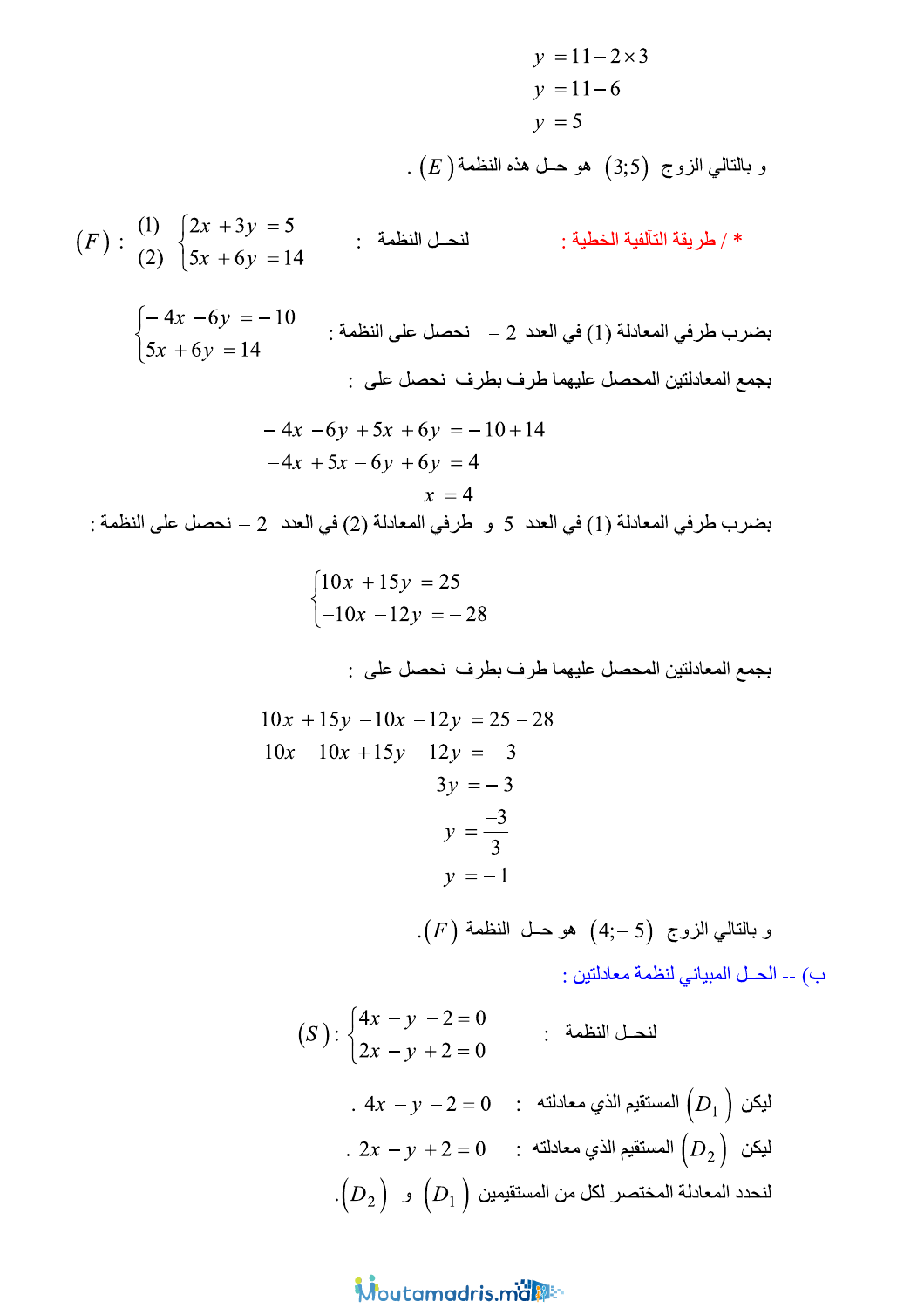$$
\begin{cases}\n(D_1): y = 4x - 2 \\
(D_2): y = 2x + 2\n\end{cases}
$$

. نلاحظ أن المستقيمين  $\left(D_{1}\right)\;$  و  $\left(D_{2}\right)\;$  ليس لهما نفس الميل ، إذن فهما مستقيمان متقاطعان . و بالنالي للنظمة حـــلا وحيدا هو زوج إحداثيتي نقطـة تقاطـع المستقيمين  $\Big(D_1^-\Big)$  و  $\Big(D_2^-\Big)$  . .  $M$  نقطة تقاطع المستقيمين  $\left(\overline{D}_{1}\,\right)$  و  $\left(\overline{D}_{2}\,\right)$ . لنحدد زوج إحداثيتي  $M\left(x_{\,M}\,;y_{\,M}\,\right)$  $\phi_1(O;I;J)$  نعتبر المستوى منسوبا إلى معلم متعامد ممنظم  $\cdot\left(D_{\,}\right)$  نننشئ المستقيمين  $\left(D_{1}\right)$  و



ــ إذا كان للمستقيمين نفس الميل و نفس الأرتوب عند الأصل نقول أنهما متوازيان منطبقان و أن ما لانهاية من الأزواج حلول للنظمة

## Moutamadris man